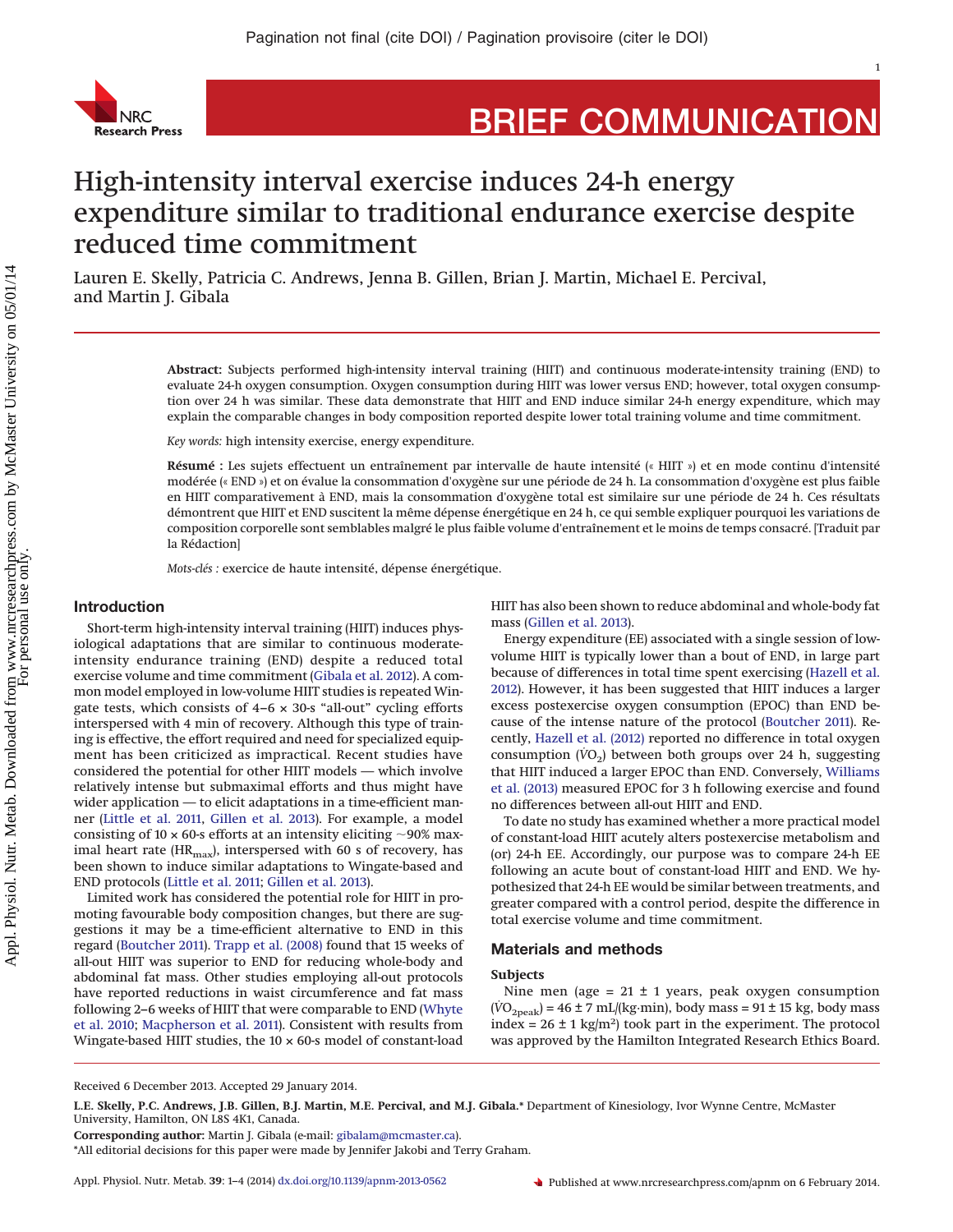#### **Pre-experimental procedures**

A canopy system attached to an on-line gas collection unit (Moxus modular oxygen uptake system, AEI Technologies, Pittsburgh, Pa., USA) was used to measure  $\dot{V}O_2$  during resting conditions. To determine an appropriate canopy flow rate to be used during the experimental trials, subjects completed a 30-min resting EE session prior to testing. Subjects lay supine on a bed in a dark room and a tight seal was created using a plastic skirt on the canopy. During a separate visit a maximal exercise test was completed as described previously [\(Gillen et al. 2013\)](#page-3-1).

#### **Experimental trials**

Subjects performed 3 trials in random order in a repeatedmeasures design. The HIIT treatment involved  $10 \times 60$ -s intervals at a workload that elicited  ${\sim}$ 90% HR $_{\rm max}$  with 60 s of active recovery at 50 W. The END protocol consisted of cycling at a workload that elicited  ${\sim}70\%$  of HR $_{\rm max}$  for 50 min. This protocol was selected because previous research has reported similar changes in body composition between HIIT and longer (40–60 min) bouts of END [\(Macpherson et al. 2011\)](#page-3-4). Also, given that HIIT studies typically involve 3 training sessions per week, and given current physical activity guidelines are calling for 150 min of moderate-intensity exercise per week, a comparable END training program would consist of  $3 \times 50$ -min sessions per week. A 3-min warm-up at  $50 \text{ W}$ was performed prior to the main exercise bout in HIIT and END. No exercise was performed in the control trial (CON). All trials commenced following a 10-h overnight fast and subjects were advised to perform no physical activity other than the prescribed exercise and normal activities of daily living for 24 h prior to each trial and over the course of the 24-h collection period. All meals were standardized for a given subject across all trials. Heart rate (HR) and activity was measured continuously for 24 h using a chest-worn device (Actiheart; Camntech, Cambridge, UK) and  $\dot{V}O_2$ was collected for 30–60 min at 7 different time points. The general design of the study and timing of  $VO<sub>2</sub>$  measurements [\(Fig. 1\)](#page-1-0) was modeled after previous work by [Hazell et al. \(2012\).](#page-3-5)

#### **Measurements**

#### **VO**<sub>2</sub>

For all measurements except those performed during exercise,  $VO<sub>2</sub>$  data was collected using the same methods described previously in the pre-experimental session. The flow rate was adjusted to match the previously determined rate. The first 10 min of data was excluded to avoid using data influenced by the initial application of the equipment. During the exercise periods in the HIIT and END trials, gas measurements were performed by the separate on-line gas collection unit (Moxus) used for the determination of  $VO_{2\text{peak}}$ .

To determine the total  $VO<sub>2</sub>$  during exercise and over 24 h, rate of  $VO<sub>2</sub>$  (L/min) was plotted and combined area under the curve was calculated using GraphPad Prism 5 (GraphPad Software Inc., La Jolla, Calif., USA). To permit time-matched comparisons between treatments, baseline resting data was extrapolated to make the total "intervention" time standardized to 60 min in duration. For the CON trial, no specific  $\dot{V}O_2$  measurements during treatment were performed, but this was determined based on the baseline resting data. Total EE was derived from  $VO<sub>2</sub>$  measurements as described by [Williams et al. \(2013\).](#page-3-6)

### *HR and activity*

The Actiheart was placed on the subject's chest via electrodes (3M Health Care, St. Paul, Minn., USA) and determined activity EE based on HR and activity counts using an equation that has been previously validated [\(Crouter et al. 2008\)](#page-2-2). Total 24-h EE was determined as described previously [\(Camntech 2010\)](#page-2-3).

**Fig. 1.** Experimental protocol. \*, Oxygen consumption measurement.

<span id="page-1-0"></span>

#### **Statistical analyses**

Data were analyzed using Statistical Package for Social Sciences (version 20.0; SPSS Inc., Chicago, Ill., USA). A 1-way repeated measures ANOVA was used to determine differences between treatments for total  $VO<sub>2</sub>$ , total EE, mean HR, and activity counts. For the 24-h period a 2-way repeated measures ANOVA (time × treatment) was used to determine differences in total *VO*<sub>2</sub>, respiratory exchange ratio (RER) and mean HR. Post hoc tests were performed using Tukey's HSD test.

#### **Results**

#### **Exercise workload**

Workload during the intervals in the HIIT session was 277 ± 45 W, which corresponded to 77% ± 3% of peak power output achieved at the end of the  $\rm \dot{VO}_{2peak}$  test. The corresponding values during the END session was  $129 \pm 20$  W, which corresponded to 36% ± 3% of peak power output. Total exercise volume was 205 ± 27 and 410 ± 64 kJ in the HIIT and END trials, respectively.

#### $VO<sub>2</sub>$

Mean resting  $VO<sub>2</sub>$  at baseline was  $0.42 \pm 0.06$ ,  $0.44 \pm 0.07$ , and 0.42 ± 0.05 L/min for the HIIT, END, and CON trials, respectively. Total  $VO<sub>2</sub>$  during exercise (including warm-up) was 53  $\pm$  5.5 L (mean =  $2.5 \pm 0.3$  L/min) during HIIT and  $106 \pm 13$  (mean =  $2.0 \pm$ 0.2 L/min) during END. Total  $VO<sub>2</sub>$  calculated over each 1-h intervention period was higher in END versus HIIT, and both were greater compared with CON [\(Fig. 2A\)](#page-2-4). Total  $VO<sub>2</sub>$  estimated over 24 h was similar between HIIT and END and both were greater compared with CON [\(Fig. 2B\)](#page-2-4). There were no significant (*p* < 0.05) differences in RER at any measurement point over 24 h.

#### **HR**

Mean HR during the HIIT intervals corresponded to 90% ± 2% of  $HR_{\text{max}}$  (170 ± 9 bpm) and mean HR over the entire 22-min session was 80%  $\pm$  3% of HR  $_{\rm max}$  (151  $\pm$  9 bpm). Mean HR during END was 69%  $\pm$  1% of HR<sub>max</sub> (131  $\pm$  6 bpm). Mean HR during the 1-h intervention was higher in END than HIIT (HIIT:  $93 \pm 6$ , END:  $120 \pm 7$  bpm, *p* < 0.05). In the first hour of recovery, mean HR was higher in HIIT versus END and CON (HIIT: 88 ± 8, END: 69 ± 7, CON: 56 ± 6 bpm, *p* < 0.05). In the second hour of recovery, mean HR following HIIT (76  $\pm$  9 bpm) was higher ( $p$  < 0.05) compared with CON (60  $\pm$  10) but not different versus END (68 ± 11).

## **EE**

During the 1-h intervention period, *V*O<sub>2</sub>-derived estimates of EE were higher for END vs. HIIT, and both were greater than CON (HIIT: 352 ± 34, END: 547 ± 65, CON: 125 ± 15 kcal, *p* < 0.01). Total 24-h EE was similar between END and HIIT, and both were greater than CON (HIIT: 3368 ± 443, END: 3464 ± 469, CON: 3005 ± 335 kcal, *p* < 0.01). Accelerometry-derived estimates of EE over the 1-h intervention period were higher for END vs. HIIT, and both were greater than CON (HIIT: 380 ± 72, END: 564 ± 133, CON: 124 ± 30 kcal, *p* < 0.01). Total 24-h EE was similar between END and HIIT, and HIIT was greater than CON (HIIT: 3766 ± 523, END: 3526 ± 504, CON: 3107 ± 602 kcal, *p* < 0.01).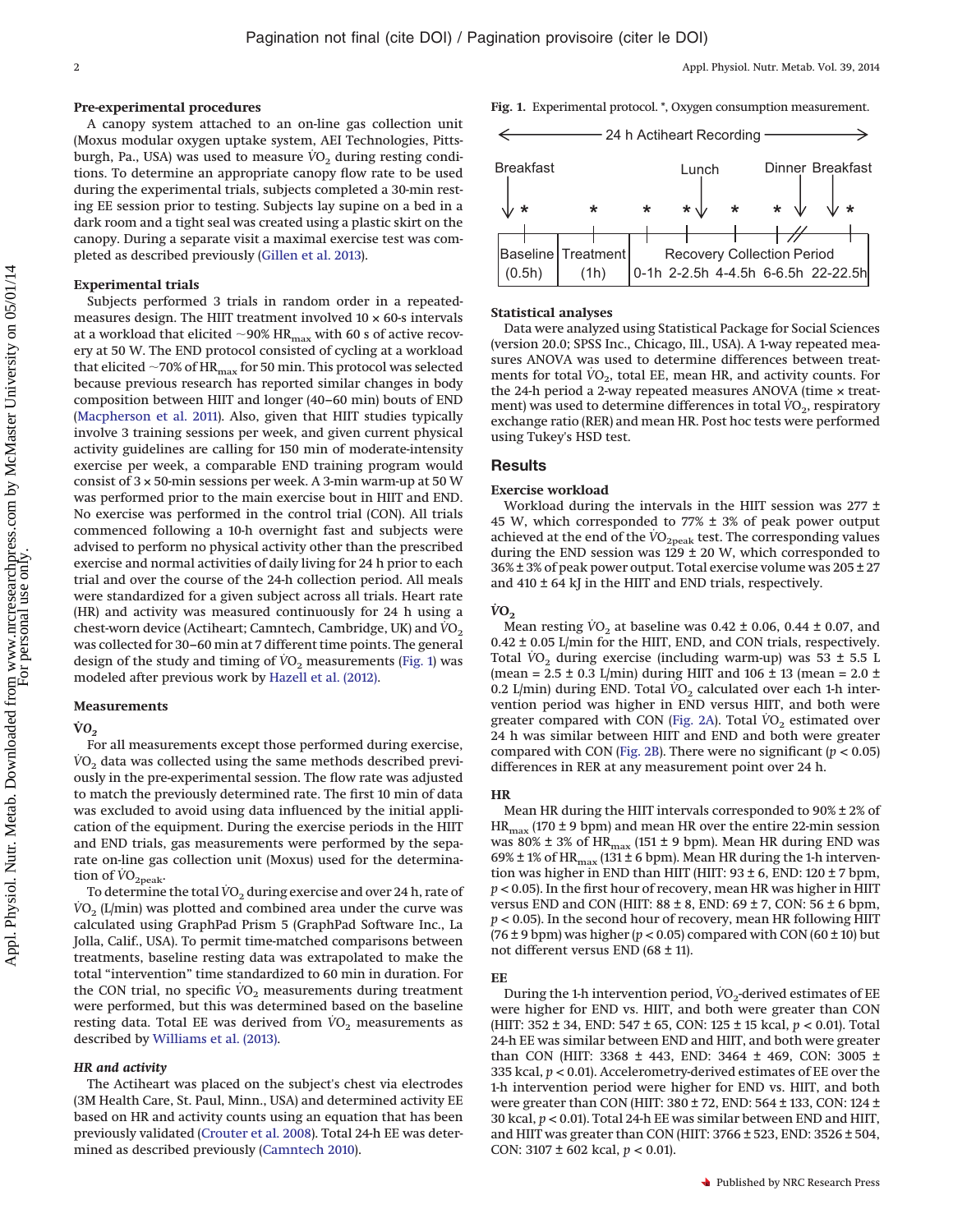Skelly et al. 332 Skelly et al. 332 Skelly et al. 332 Skelly et al. 332 Skelly et al.



<span id="page-2-4"></span>**Fig. 2.** Total oxygen consumption at each measurement point (A) and over 24 h (B). CON, control; HIIT, high-intensity interval training; END, continuous moderate-intensity training;  $HR_{\text{max}}$ , maximal heart rate. \*,  $p < 0.05$  vs. CON;  $\dagger$ ,  $p < 0.05$  vs. HIIT.

#### **Activity counts**

Total activity counts in the postexercise period were not different between treatments (HIIT: 10763 ± 3240, END: 10077 ± 4400, CON: 10372 ± 1828, *p* > 0.05).

#### **Discussion**

The main finding from the present study was that constant-load HIIT elicited a measurable increase in 24-h EE, to an extent similar to that induced by moderate-intensity continuous exercise that lasted more than twice as long and involved twice as much mechanical work. Our results are similar to that of [Hazell et al. \(2012\),](#page-3-5) who showed that total  $VO<sub>2</sub>$  over 24 h was similar after a bout of Wingate-based HIIT and a 30-min END bout. The present study, however, employed a constant-load protocol that might be more feasible than more demanding all-out protocols, while still being time-efficient. In contrast to the present results and those of [Hazell et al. \(2012\),](#page-3-5) [Williams et al. \(2013\)](#page-3-6) found no difference in 3-h EPOC following HIIT and END, reporting that both had returned to baseline levels by 45 min postexercise. We also did not detect a measurable difference in  $VO<sub>2</sub>$  in the hours immediately postexercise, and thus the divergent findings between studies may primarily be due to differences in the duration of data collection following exercise. Given the relatively small differences from baseline, a longer postexercise collection period may be necessary to capture small changes in EE induced by HIIT. It is also possible that the relatively small sample size may have limited our ability to detect potential differences that may have existed in 24-h  $\overline{VO}_2$ between HIIT and END. Finally, it is possible that a small increase in  $VO<sub>2</sub>$  during recovery, potentially in combination with other factors such as appetite suppression following HIIT, could contribute to reductions in body fat or alterations in body composition observed after HIIT and END training [\(Boutcher 2011\)](#page-2-1).

The present study also included continuous HR recordings over 24 h. The rate of HR recovery is determined by the interaction of parasympathetic re-activation and sympathetic withdrawal [\(Pierpont et al. 2000\)](#page-3-7) and maximal exercise stimulates the sympathetic nervous system to a greater extent than submaximal exercise [\(Borresen and Lambert 2008\)](#page-2-5). In the recovery phase following high-intensity exercise, prolonged sympathetic activation can occur and override the parasympathetic response causing a delay in the rate of recovery [\(Borresen and Lambert 2008\)](#page-2-5). In the present study, HIIT induced a greater mean HR than both END and CON for the first 1 h postexercise and the difference between HIIT and CON persisted for an additional 1 h. These data are similar to the findings from a study that examined HR following Wingate-based HIIT and reported that HR was elevated over END and CON for the first hour postexercise and that HIIT remained above CON for

15 min longer [\(Williams et al. 2013\)](#page-3-6). Interestingly, in that study no change in oxygen consumption was seen between HIIT and END, suggesting that the influence of HIIT on HR recovery may largely be determined by the level of sympathetic activation during exercise, rather than oxygen demand during recovery. Elevated HR following HIIT may also occur to compensate for alterations in cardiac function immediately following exercise. [Scott et al. \(2010\)](#page-3-8) observed lower biventricular stroke volumes and elevated HR from baseline values in normally active individuals for  ${\sim}38$  min following HIIT. Further investigations of the influence of HIIT on the nervous system and cardiac function during and after exercise will aid in better understanding the mechanisms facilitating an extended HR recovery following acute HIIT.

In summary, using both  $\dot{V}O_2$  and accelerometry-derived measures of EE, the present study found that while EE during HIIT was lower versus END, 24-h EE was similar between treatments. Our data confirm that similar to Wingate-based HIIT, an acute bout of constant-load HIIT is a time-efficient method to elicit an increase in 24-h EE, similar to a bout of END that involved a longer time commitment and greater amount of mechanical work. HIIT may represent a practical exercise option to improve body composition in healthy and clinical populations in a time-efficient manner.

#### **Conflict of interest statement**

The authors have no conflicts of interest to declare.

## **Acknowledgements**

This study was funded through an operating grant from the Natural Sciences and Engineering Research Council (NSERC) of Canada to M.J.G. J.B.G. held a NSERC Vanier Scholarship, M.E.P. held a NSERC Canada Graduate Scholarship, and L.E.S. held a NSERC Undergraduate Student Research Award.

#### <span id="page-2-5"></span>**References**

- Borresen, J., and Lambert, M.I. 2008. Autonomic control of heart rate during and after exercise: measurements and implications for monitoring training status. Sports Med. **38**(8): 633–646. doi[:10.2165/00007256-200838080-00002.](http://dx.doi.org/10.2165/00007256-200838080-00002) PMID[:18620464.](http://www.ncbi.nlm.nih.gov/pubmed/18620464)
- <span id="page-2-1"></span>Boutcher, S.H. 2011. High-intensity intermittent exercise and fat loss. J. Obes. **2011**: Article ID 868305. doi[:10.1155/2011/868305.](http://dx.doi.org/10.1155/2011/868305) PMID[:21113312.](http://www.ncbi.nlm.nih.gov/pubmed/21113312)
- <span id="page-2-3"></span>CamNtech. 2010. The Actiheart User Manual. CamNtech Ltd., Cambridgeshire, UK. Available from [http://www.camntech.com/images/products/actiheart/](http://www.camntech.com/images/products/actiheart/The_Actiheart_User_Manual.pdf) [The\\_Actiheart\\_User\\_Manual.pdf.](http://www.camntech.com/images/products/actiheart/The_Actiheart_User_Manual.pdf) [Accessed 5 December 2013.]
- <span id="page-2-2"></span>Crouter, S.E., Churilla, J.R., and Bassett, D.R. 2008. Accuracy of the Actiheart for the assessment of energy expenditure in adults. Eur. J. Clin. Nutr. **62**(6): 704–711. doi[:10.1038/sj.ejcn.1602766.](http://dx.doi.org/10.1038/sj.ejcn.1602766) PMID[:17440515.](http://www.ncbi.nlm.nih.gov/pubmed/17440515)
- <span id="page-2-0"></span>Gibala, M.J., Little, J.P., MacDonald, M.J., and Hawley, J.A. 2012. Physiological adaptations to low-volume, high-intensity interval training in health and